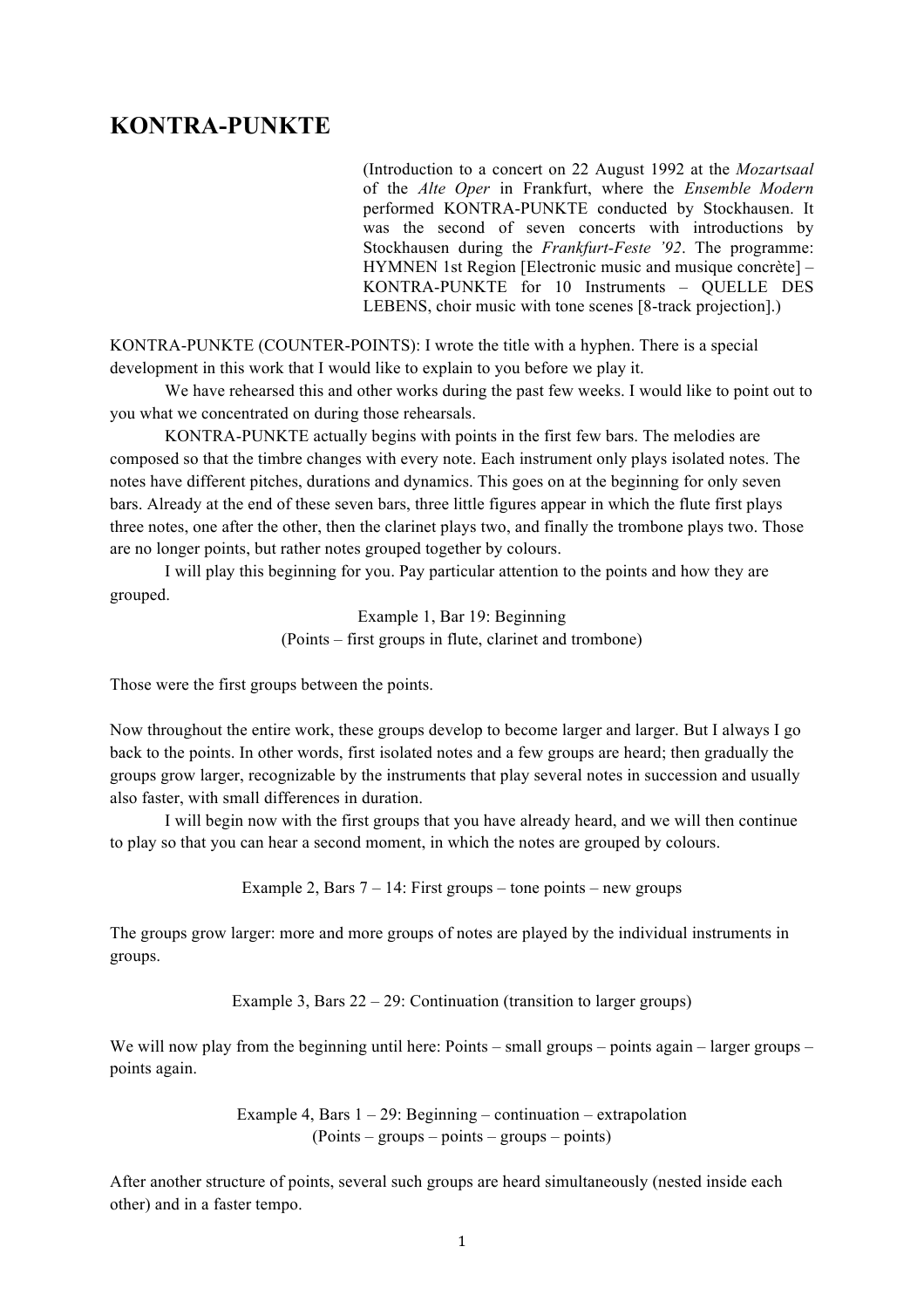## Example 5, Bars 43 – beginning of 52: points – growing and later overlapping groups

During the entire work the following takes place: Gradually, the individual instruments cease to play. The piano takes over the notes that other instruments had played before. So there is a change in timbre because the development is concentrated more and more on the piano: The piano collects the other colours in its part. At the same time there is a secret acceleration. It is not readily noticeable; but because of the groups that occur more and more frequently and in increasingly larger dimensions, the rhythms also become faster. A first announcement of this is an explosion in the piano part. You do not yet know where that will lead. Please listen to this.

> Example 6, Bars  $64 - 74$ : Acceleration in the succession of the groups – quick piano "explosion"

The group structures continue, but a development similar to what happened with the piano now takes place, in that a melody is completely torn apart into lots of small and very sharp points. You hear a whole swarm of these points, but actually it is a fast melody, divided up into lots of different instrumental colours. After this side, you also recognize the other side: on the one hand the piano that combines many different notes of the same colour; and now many notes of different colours.

Example 7, Bars  $76 - 90$ : fast colour changes within the groups

The woodwinds take over more and more long groups, in which the notes are connected and the individual points are transformed into melodies that you can also clearly follow, because *one* instrument virtuosicly plays many tones in succession.

Example 8, Bars 91 – 116: long groups with connected notes

Now many melodies follow, for the first time with very much contour. That is, each musician changes the dynamics step-wise from note to note. That way the music gains more depth in the course of becoming more melodious.

> Example 9, Bars 117 – 128: melodic groups with contour (dynamics change from note to note)

In my description, I will skip the point-moments that return again and again.

Now I will show you how the piano relatively quickly takes up broad passages of notes for the first time. (I already said that the differences in duration disappear more and more.) The other instruments add short groups.

Then another moment follows, in which all the notes change their characteristics. The notes are staccato, separated by pauses.

> Example 10, Bar 158, from the last *sforzato* piano tone up to bar 174: broad piano passages – tone points

After that, very long groups of notes (mainly in the woodwinds) are marked by the other instruments with *sforzati* and sharp accents. You also hear sharp points against lines.